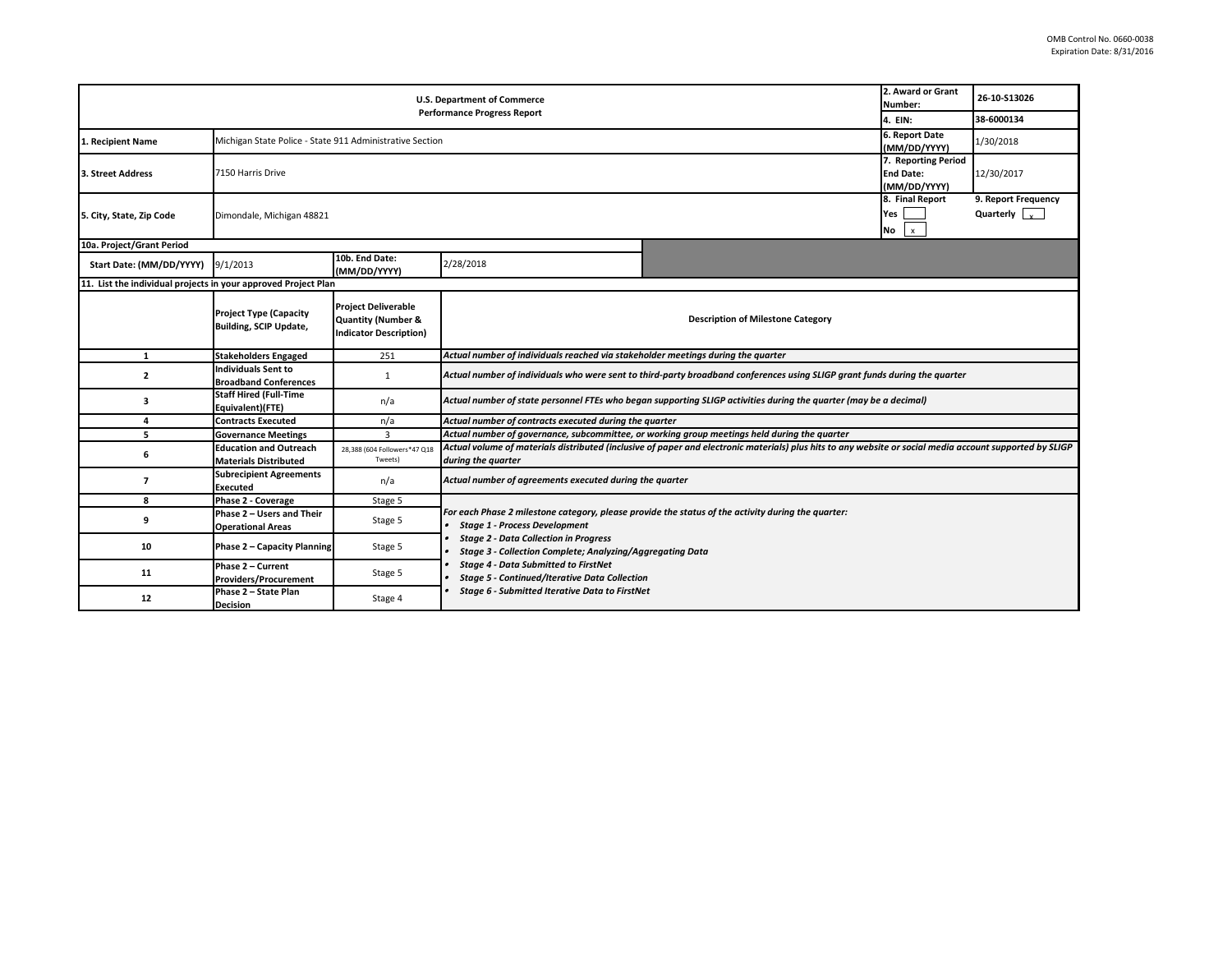|                                                                                                                                                                                                                                                                                                             |                                                                        | 11a. Describe your progress meeting each major activity/milestone approved in the Baseline Report for this project; any challenges or obstacles encountered and mitigation strategies you have employed; planned major activit                                                                                                                                                                                                                                                                                                                                                                                                                                                                                                                                                                                                                                                                                                                                                                                                                      |                         |  |  |  |  |
|-------------------------------------------------------------------------------------------------------------------------------------------------------------------------------------------------------------------------------------------------------------------------------------------------------------|------------------------------------------------------------------------|-----------------------------------------------------------------------------------------------------------------------------------------------------------------------------------------------------------------------------------------------------------------------------------------------------------------------------------------------------------------------------------------------------------------------------------------------------------------------------------------------------------------------------------------------------------------------------------------------------------------------------------------------------------------------------------------------------------------------------------------------------------------------------------------------------------------------------------------------------------------------------------------------------------------------------------------------------------------------------------------------------------------------------------------------------|-------------------------|--|--|--|--|
| next quarter; and any additional project milestones or information.                                                                                                                                                                                                                                         |                                                                        |                                                                                                                                                                                                                                                                                                                                                                                                                                                                                                                                                                                                                                                                                                                                                                                                                                                                                                                                                                                                                                                     |                         |  |  |  |  |
| <b>OUTREACH AND EDUCATION</b><br>• MiPSB Hosted Broadband Forum Upper Peninsula Webinar - 10/17/17 (3 attendees)<br>• MiPSB Hosted Broadband Forum Gaylord - 10/24/17 (17 attendees)<br>• MiPSB Hosted Broadband Forum Bay City - 10/25/17 (11 attendees)<br>• MiPSB Hosted Webinar - 10/31/17 (1 attendee) |                                                                        |                                                                                                                                                                                                                                                                                                                                                                                                                                                                                                                                                                                                                                                                                                                                                                                                                                                                                                                                                                                                                                                     |                         |  |  |  |  |
| • MiPSB Hosted Broadband Forum Dimondale - 11/28/17 (76 attendees)<br>• MiPSB Hosted Broadband Forum Kalamazoo - 11/29/17 (50 attendees)<br>• MiPSB Hosted Broadband Forum Novi - 12/5/17 (93 attendees)                                                                                                    |                                                                        |                                                                                                                                                                                                                                                                                                                                                                                                                                                                                                                                                                                                                                                                                                                                                                                                                                                                                                                                                                                                                                                     |                         |  |  |  |  |
| <b>GOVERNANCE</b><br>• MiPSB Workgroup Meeting (10/10/17, 12/12/17)<br>• MI Public Safety Communications Interoperability Board (12/12/17)                                                                                                                                                                  |                                                                        |                                                                                                                                                                                                                                                                                                                                                                                                                                                                                                                                                                                                                                                                                                                                                                                                                                                                                                                                                                                                                                                     |                         |  |  |  |  |
| <b>CONFERENCES</b><br>• OH Public Safety Broadband Conference - 11/1/17 (1 attendee)                                                                                                                                                                                                                        |                                                                        |                                                                                                                                                                                                                                                                                                                                                                                                                                                                                                                                                                                                                                                                                                                                                                                                                                                                                                                                                                                                                                                     |                         |  |  |  |  |
| <b>SOCIAL MEDIA</b>                                                                                                                                                                                                                                                                                         |                                                                        | . The @MiPSBB Twitter Account metrics are 604 Followers, 784 Tweets and Following 397 as of December 30, 2017.                                                                                                                                                                                                                                                                                                                                                                                                                                                                                                                                                                                                                                                                                                                                                                                                                                                                                                                                      |                         |  |  |  |  |
| <b>OTHER</b>                                                                                                                                                                                                                                                                                                |                                                                        | FirstNet / AT&T / MiPSB Conference Call (10/4/17, 10/11/17, 10/18/17, 11/8/17, 11/15/17, 12/6/17) •                                                                                                                                                                                                                                                                                                                                                                                                                                                                                                                                                                                                                                                                                                                                                                                                                                                                                                                                                 |                         |  |  |  |  |
| SLIGP Quarterly Call (12/1/17)<br>· FEMA Region V Conference Call (10/3/2017)                                                                                                                                                                                                                               |                                                                        |                                                                                                                                                                                                                                                                                                                                                                                                                                                                                                                                                                                                                                                                                                                                                                                                                                                                                                                                                                                                                                                     |                         |  |  |  |  |
| Commerce before implementation.                                                                                                                                                                                                                                                                             |                                                                        | 11b. If the project team anticipates requesting any changes to the approved Baseline Report in the next quarter, describe those below. Note that any substantive changes to the Baseline Report must be approved by the Depart                                                                                                                                                                                                                                                                                                                                                                                                                                                                                                                                                                                                                                                                                                                                                                                                                      |                         |  |  |  |  |
| Nothing at this time                                                                                                                                                                                                                                                                                        |                                                                        |                                                                                                                                                                                                                                                                                                                                                                                                                                                                                                                                                                                                                                                                                                                                                                                                                                                                                                                                                                                                                                                     |                         |  |  |  |  |
|                                                                                                                                                                                                                                                                                                             |                                                                        | 11c. Provide any other information that would be useful to NTIA as it assesses this project's progress.                                                                                                                                                                                                                                                                                                                                                                                                                                                                                                                                                                                                                                                                                                                                                                                                                                                                                                                                             |                         |  |  |  |  |
|                                                                                                                                                                                                                                                                                                             |                                                                        | The State of Michigan adopted a new financial reporting system on October 1, 2017, (the beginning of the state's 2018 fiscal year). 1st quarter financial reports (October 1 - December 31, 2017) have not yet been thoroughly<br>through the entire process. The Funds Expended reported for this period are based on manual calculations and an amended report may be submitted if discrepancies are identified.                                                                                                                                                                                                                                                                                                                                                                                                                                                                                                                                                                                                                                  |                         |  |  |  |  |
| been scheduled; the first will be held in March 2018.<br>12. Personnel                                                                                                                                                                                                                                      |                                                                        | 11d. Describe any success stories or best practices you have identified. Please be as specific as possible.<br>During this reporting period the MiPSB Program held a series of educational Public Safety Broadband Forums across the state. Two on-site forums were scheduled in the Upper Peninsula, however due to low registration they we<br>a webinar. All other locations were well attended with a total of 250 participants. Surveys were conducted following each forum through Survey Monkey, and the responses were overwhelmingly positive. Conversely, the MiPSB P<br>hosting monthly webinars in January 2017. Participation was good through June and was an effective way to communicate the State Plan Review process, however participation dropped after the Governor's decision to opt-in, an<br>was made to cancel the program after the October webinar. Weekly conference calls between the State, FirstNet, and AT&T have been very beneficial in keeping the lines of communication open. In addition, quarterly on-site m |                         |  |  |  |  |
|                                                                                                                                                                                                                                                                                                             |                                                                        | 12a. If the project is not fully staffed, describe how any lack of staffing may impact the project's time line and when the project will be fully staffed.                                                                                                                                                                                                                                                                                                                                                                                                                                                                                                                                                                                                                                                                                                                                                                                                                                                                                          |                         |  |  |  |  |
|                                                                                                                                                                                                                                                                                                             |                                                                        |                                                                                                                                                                                                                                                                                                                                                                                                                                                                                                                                                                                                                                                                                                                                                                                                                                                                                                                                                                                                                                                     |                         |  |  |  |  |
|                                                                                                                                                                                                                                                                                                             |                                                                        | 12b. Staffing Table - Please include all staff that have contributed time to the project. Please do not remove individuals from this table.                                                                                                                                                                                                                                                                                                                                                                                                                                                                                                                                                                                                                                                                                                                                                                                                                                                                                                         |                         |  |  |  |  |
| <b>Job Title</b>                                                                                                                                                                                                                                                                                            | FTE%                                                                   | Project (s) Assigned                                                                                                                                                                                                                                                                                                                                                                                                                                                                                                                                                                                                                                                                                                                                                                                                                                                                                                                                                                                                                                | Change                  |  |  |  |  |
| SWIC                                                                                                                                                                                                                                                                                                        | 0.5                                                                    | Provide oversight of all SLIGP project activities and outreach/education efforts                                                                                                                                                                                                                                                                                                                                                                                                                                                                                                                                                                                                                                                                                                                                                                                                                                                                                                                                                                    | Continued work on SLIGP |  |  |  |  |
| <b>Grant Director</b>                                                                                                                                                                                                                                                                                       | 0.1                                                                    | Provide oversight of all grant fiduciary activities and reporting requirements for the state.                                                                                                                                                                                                                                                                                                                                                                                                                                                                                                                                                                                                                                                                                                                                                                                                                                                                                                                                                       | Continued work on SLIGP |  |  |  |  |
| CIO / SPOC                                                                                                                                                                                                                                                                                                  | 0.1                                                                    | Primary point of contact. Inform Governor's office                                                                                                                                                                                                                                                                                                                                                                                                                                                                                                                                                                                                                                                                                                                                                                                                                                                                                                                                                                                                  | Continued work on SLIGE |  |  |  |  |
| <b>SLIGP Program Manager</b>                                                                                                                                                                                                                                                                                | 0.8                                                                    | <b>Project Management and operations</b>                                                                                                                                                                                                                                                                                                                                                                                                                                                                                                                                                                                                                                                                                                                                                                                                                                                                                                                                                                                                            | Continued work on SLIGF |  |  |  |  |
| <b>Shared Services Director</b>                                                                                                                                                                                                                                                                             | 0.1                                                                    | Executive support and managing SLIGP project team                                                                                                                                                                                                                                                                                                                                                                                                                                                                                                                                                                                                                                                                                                                                                                                                                                                                                                                                                                                                   | Continued work on SLIGP |  |  |  |  |
| Shared Services Director Admin Support                                                                                                                                                                                                                                                                      | 0.1                                                                    | Administrative support relating to SLIGP efforts including scheduling meetings, preparing materials and human resources activities                                                                                                                                                                                                                                                                                                                                                                                                                                                                                                                                                                                                                                                                                                                                                                                                                                                                                                                  | Continued work on SLIGP |  |  |  |  |
| Outreach Support Staff 1                                                                                                                                                                                                                                                                                    | 0.1                                                                    | Data preparation for outreach support including research on stakeholders groups and potential outreach engagement opportunities                                                                                                                                                                                                                                                                                                                                                                                                                                                                                                                                                                                                                                                                                                                                                                                                                                                                                                                     | Continued work on SLIGP |  |  |  |  |
| <b>Budget &amp; Procurement Analyst</b>                                                                                                                                                                                                                                                                     | 0.1                                                                    | Advise in all procurement and purchasing required for SLIGP. Monitor and track staff time reporting and project invoices                                                                                                                                                                                                                                                                                                                                                                                                                                                                                                                                                                                                                                                                                                                                                                                                                                                                                                                            | Continued work on SLIGP |  |  |  |  |
| Outreach Support Staff 2                                                                                                                                                                                                                                                                                    | 0.8                                                                    | Data preparation for outreach support including research on stakeholders groups and potential outreach engagement opportunities<br>Continued work on SLIGF                                                                                                                                                                                                                                                                                                                                                                                                                                                                                                                                                                                                                                                                                                                                                                                                                                                                                          |                         |  |  |  |  |
| Outreach Support Staff 3                                                                                                                                                                                                                                                                                    | 0.8                                                                    | Data preparation for outreach support including research on stakeholders groups and potential outreach engagement opportunities<br>Continued work on SLIGP                                                                                                                                                                                                                                                                                                                                                                                                                                                                                                                                                                                                                                                                                                                                                                                                                                                                                          |                         |  |  |  |  |
| <b>SWIC Admin Support</b>                                                                                                                                                                                                                                                                                   | 0.1                                                                    | Administrative support relating to SLIGP efforts including scheduling meetings, preparing materials and human resources activities                                                                                                                                                                                                                                                                                                                                                                                                                                                                                                                                                                                                                                                                                                                                                                                                                                                                                                                  |                         |  |  |  |  |
| Subject Matter Expert Engineer 1                                                                                                                                                                                                                                                                            | 0.2                                                                    | Continued work on SLIGP<br>Provided technical support to project                                                                                                                                                                                                                                                                                                                                                                                                                                                                                                                                                                                                                                                                                                                                                                                                                                                                                                                                                                                    |                         |  |  |  |  |
| Subject Matter Expert Engineer 2                                                                                                                                                                                                                                                                            | 0.2<br>Continued work on SLIGP<br>rovided technical support to project |                                                                                                                                                                                                                                                                                                                                                                                                                                                                                                                                                                                                                                                                                                                                                                                                                                                                                                                                                                                                                                                     |                         |  |  |  |  |
|                                                                                                                                                                                                                                                                                                             |                                                                        |                                                                                                                                                                                                                                                                                                                                                                                                                                                                                                                                                                                                                                                                                                                                                                                                                                                                                                                                                                                                                                                     |                         |  |  |  |  |